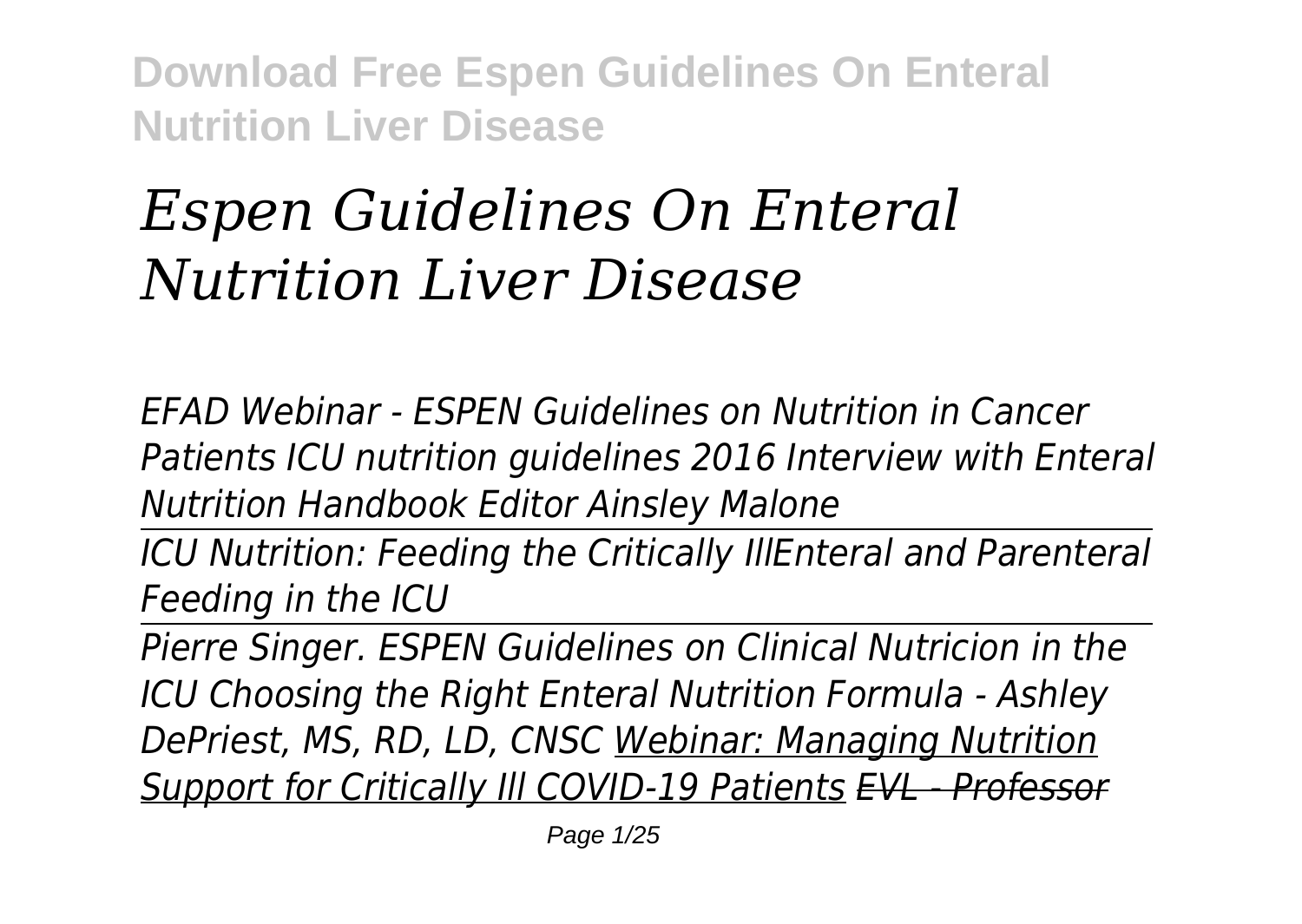*Stéphane Schneider: ESPEN's Guidelines Home Enteral Nutrition - Feeding Tube Site Care and Education Strategies for Improving Enteral Nutrition Delivery in the ICU Surgical Nutrition Review - Part I - A Tutorial on Nutritional Assessment TPN \u0026 PPN - Enteral / Parenteral Nutrition - Made Fun! Categories of Adult Enteral Nutrition Formulas EVL - Maurizio Muscaritoli, MD PhD: Mechanisms of weight loss in cancer Peptamen Mechanisms of Action Navigating Nutrition During COVID-19Parenteral Nutrition by Larkin Community Hospital Dietetic Interns Parenteral Nutrition Writing Basics of the Intensive Care Unit Enteral Feeding COVID-19: The Role of Nutrition Chapter 15 Enteral and Parenteral Nutrition Enteral Nutrition: Billing and Documentation Enteral Nutrition Lecture Spring 2019 v2.0 -* Page 2/25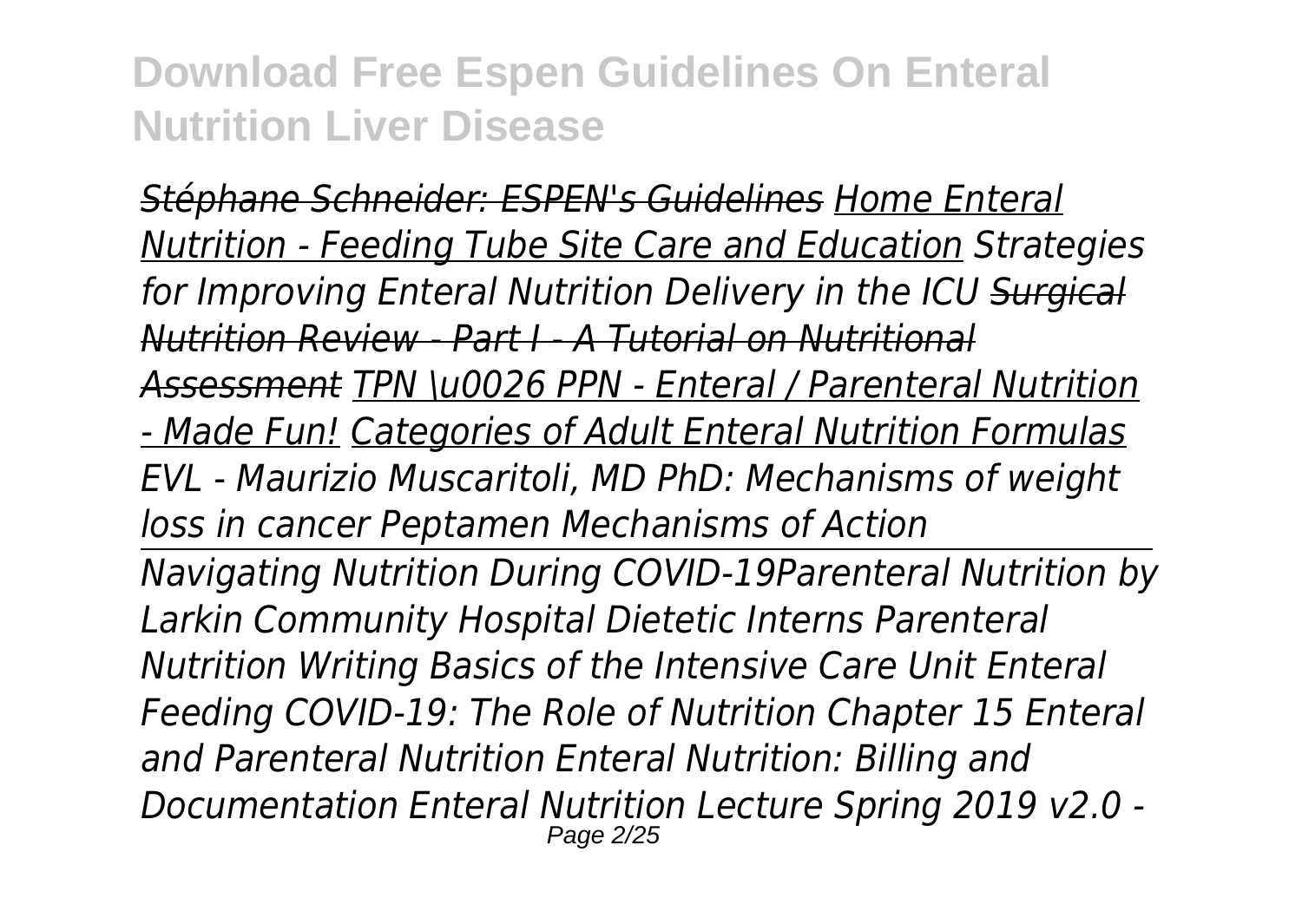01-30-19 ESNT-CME May 2016 Nutritional therap *Nephrology Perspectives. Dr. Kariem salem Zeljko Krznaric. ESPEN Courses on Clinical Nutrition and Metabolism. Practical Application of Nutrition Therapy in COVID-19 Patients Stephan Bischoff. ESPEN guidelines. Nutritional Management for Surgical and Trauma ICU Patients Chronic Critical Illness and Sepsis Espen Guidelines On Enteral Nutrition*

*ESPEN Guidelines on enteral nutrition — Percutaneous endoscopic gastrostomy (PEG) C. Löser, G. Aschl, X. Hébuterne, E.M.H. Mathus-Vliegen, M. Muscaritoli, Y. Niv, H. Rollins, P. Singer, R.H. Skelly. Clinical Nutrition 2005;24:848-861. Download file . ESPEN Guidelines for bioelectrical impedance analysis (part 2: utilization in* Page 3/25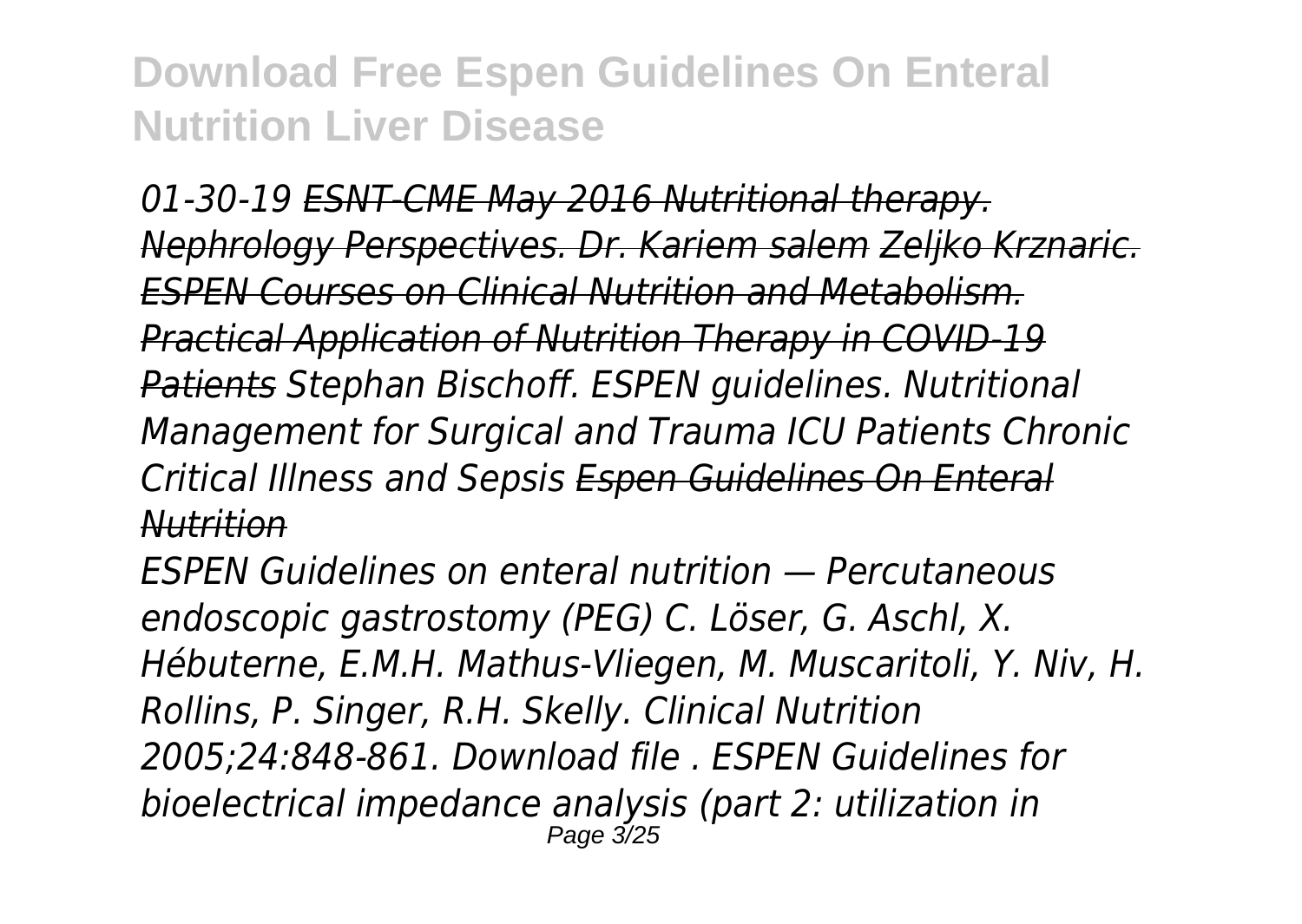*clinical practice)*

#### *ESPEN Guidelines*

*This guideline will inform physicians, nurses, dieticians, pharmacists, caregivers and other home enteral nutrition (HEN) providers about the indications and contraindications for HEN, and its implementation and monitoring. Home parenteral nutrition is not included but will be addressed in a separate ESPEN guideline.*

*ESPEN guideline on home enteral nutrition Editorial Full text access Introducing the new editorial board of Clinical Nutrition Pages 175-176 Download PDF; ESPEN Guidelines on Enteral Nutrition* Page 4/25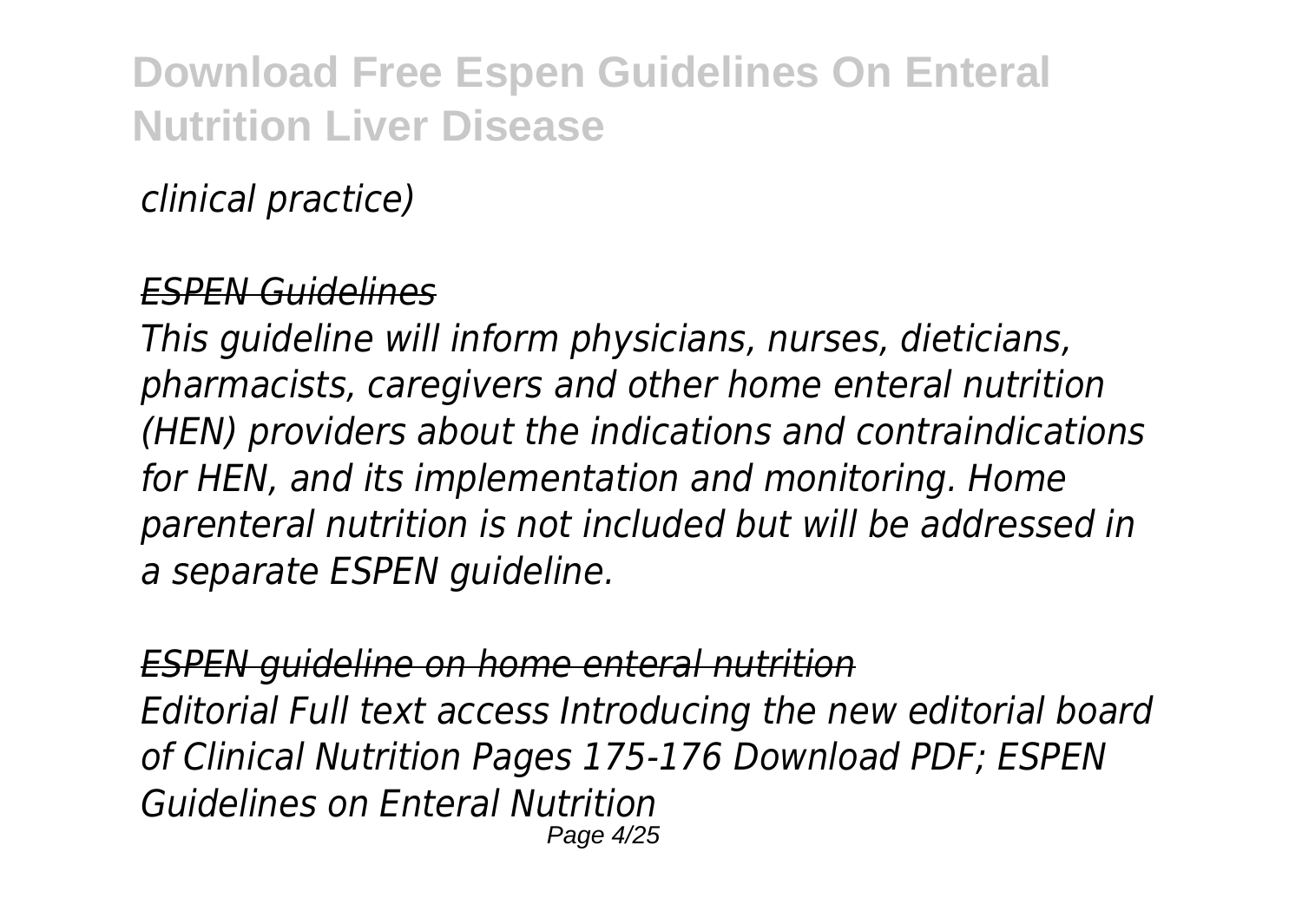*Clinical Nutrition | ESPEN Guidelines on Enteral Nutrition ... ESPEN guidelines on artificial enteral nutrition 849 techniques.18–20In those rare situations in which there is a stenosis of the oesophagus which is resistant to bougienage and prevents passage of an endoscope, a gastric or jejunal feeding tube can be inserted with the aid of sonographic21,22or fluoro- scopic22–24guidance.*

*ESPEN guidelines on artificial enteral nutrition ... ESPEN Guidelines on Enteral Nutrition 333 maintains or improves nutritional paramenters irrespective of the underlying diagnosis. The metabolic consequences of ageing which can lead to sarcopenia and a severely reduced* Page 5/25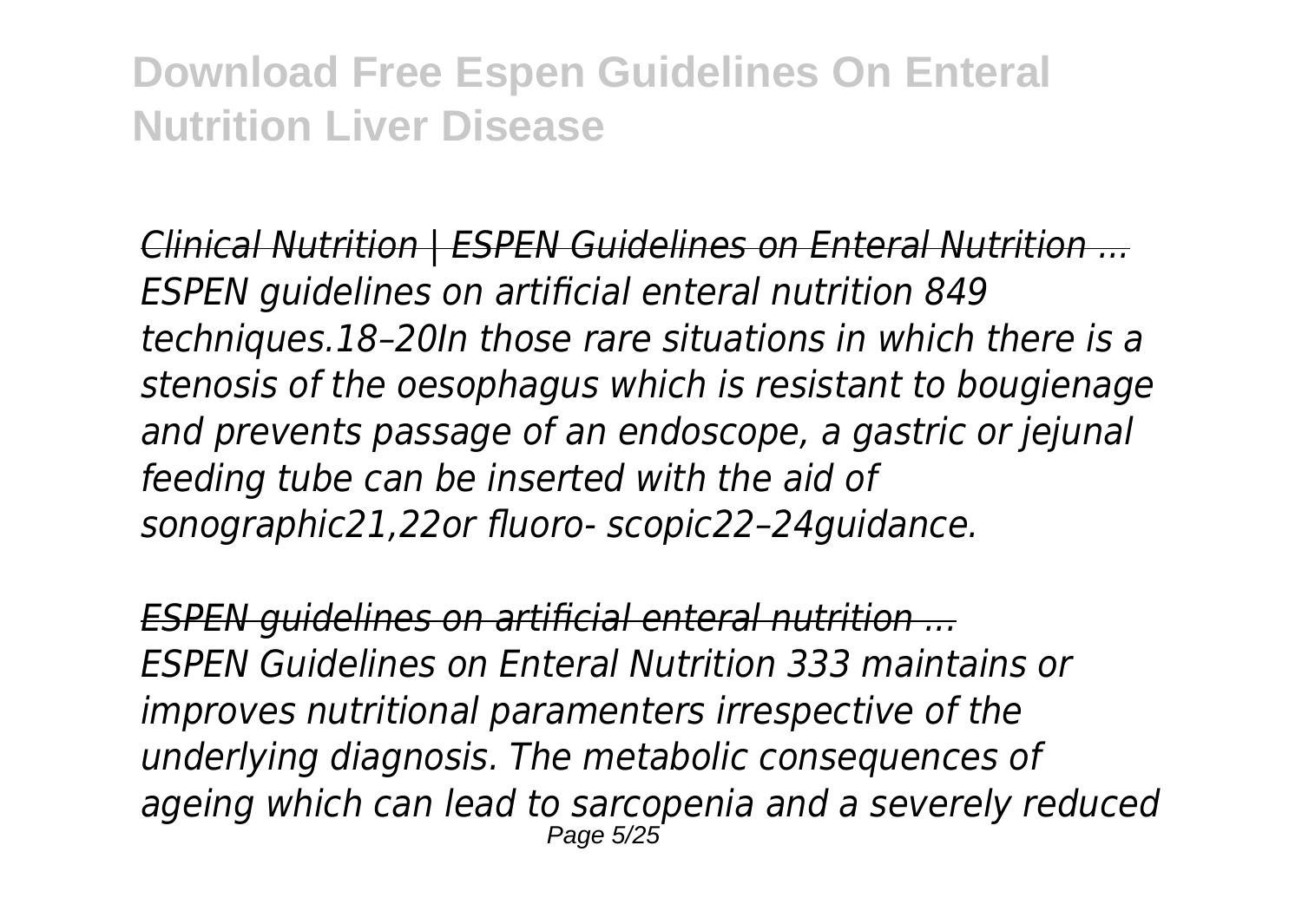*nutritional status at the time of tube placement can impair or even prevent successful nutritional therapy (III).*

*ESPEN Guidelines on Enteral Nutrition: Geriatrics ESPEN Guidelines on Enteral Nutrition 291 Fatty liver is known to be a risk factor for primary graft malfunction. No data are available addressing the role of nutritional management of the organ donor. 3.3. How should EN be delivered?*

*ESPEN Guidelines on Enteral Nutrition: Liver disease ESPEN. ESPEN guidelines on chronic intestinal failure in adults. Clin Nutr 2016;35:247e307. [5] ASPEN Board of Directors and The Clinical Guidelines Task Force. Guidelines* Page 6/25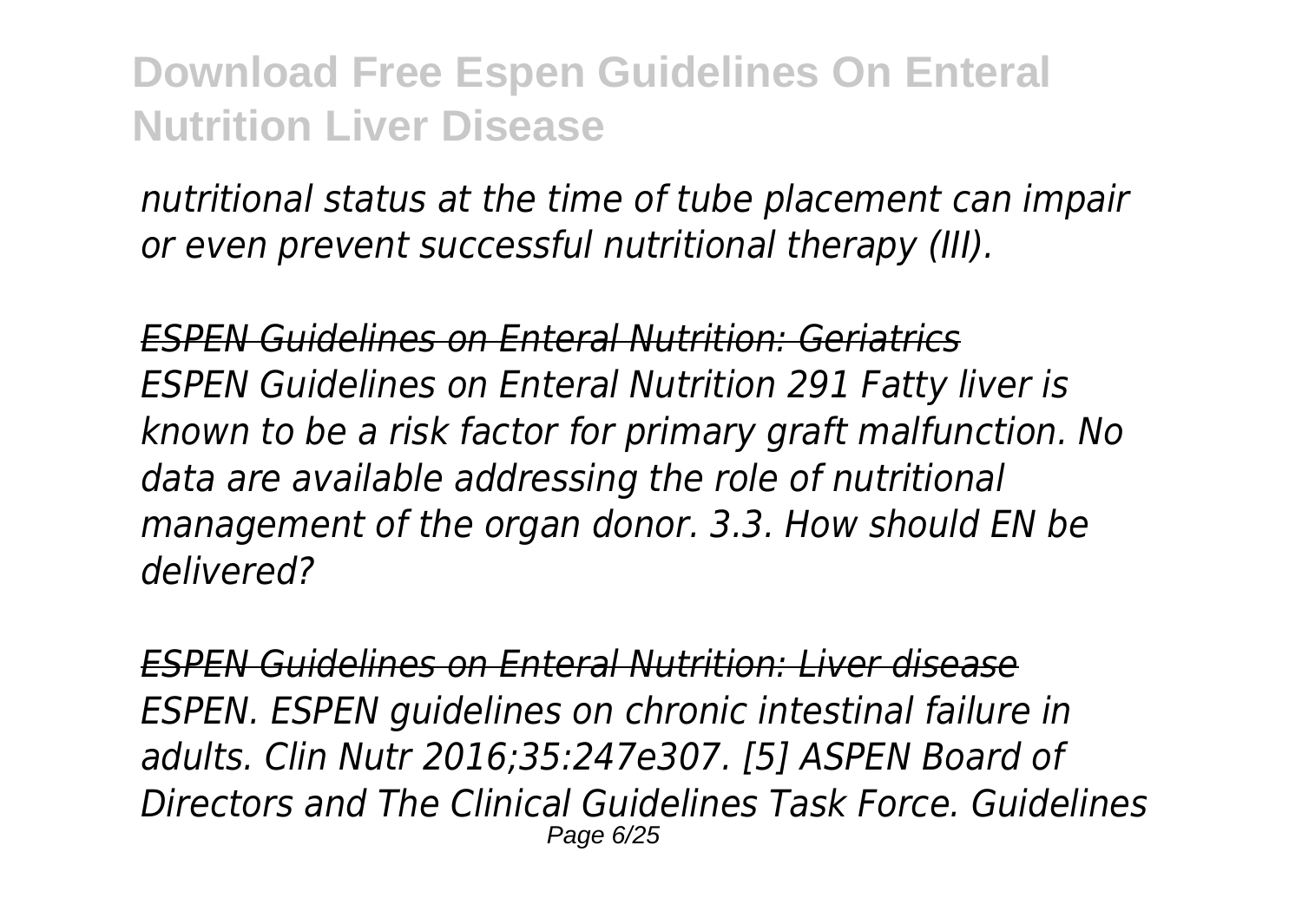*for the use of parenteral and enteral nutrition in adult and pediatric patients. J Parenter Enter Nutr 2002;26:1SAe138SA.*

*ESPEN guideline on home parenteral nutrition vious ESPEN guidelines on enteral nutrition (EN) and parenteral nutrition (PN) in adult critically ill patients published 2006 and 2009, respectively [1,2]. Since then, the ESPEN methodology has beenupgradedtothe"S3guidelinesle vel"describedelsewhere[3] resulting in rigorous evidencebased and consensus-based rec-ommendations.*

*ESPEN guideline on clinical nutrition in the intensive ... cording to the European Society for Clinical Nutrition and* Page 7/25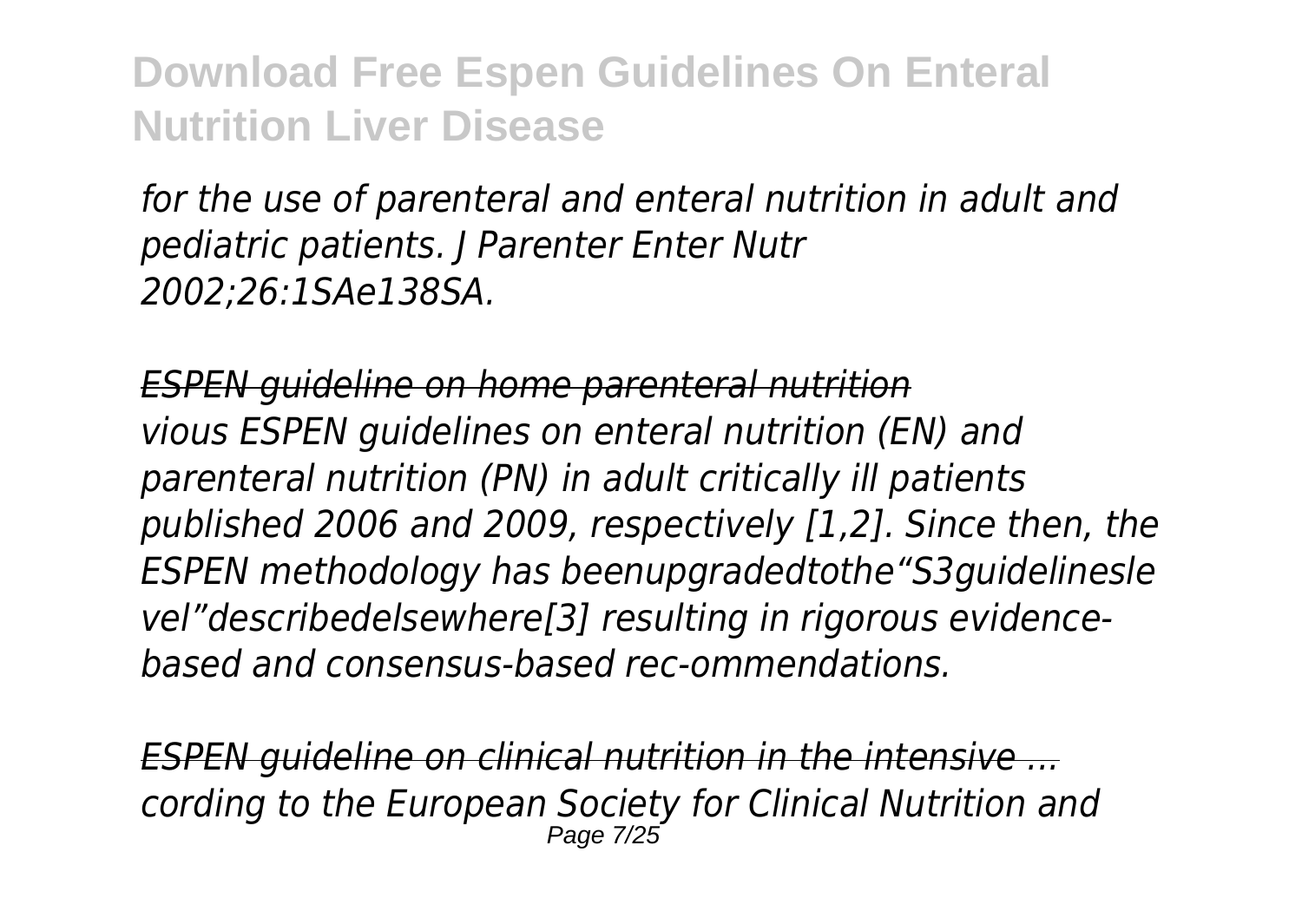*Meta-bolism (ESPEN) [27,28]:*

*Nutritiontherapyistheprovisionofnutritionornutrientseither orally (regular diet, therapeutic diet, e.g. fortified food, oral nutri-tional supplements) or via enteral nutrition (EN) or parenteral nutrition (PN) to prevent or treat malnutrition. "Medical nutrition*

*ESPEN guideline: Clinical nutrition in surgery 2002 Guidelines [Please refer to newer Clinical Guidelines above]: ASPEN Board of Directors and the Clinical Guidelines Task Force. Guidelines for the use of parenteral and enteral nutrition in adult and pediatric patients. JPEN 2002, Vol 26, Issue 1S, pp. 1SA - 138SA; Errata JPEN 2002, Vol 26, Issue 2, p 144.*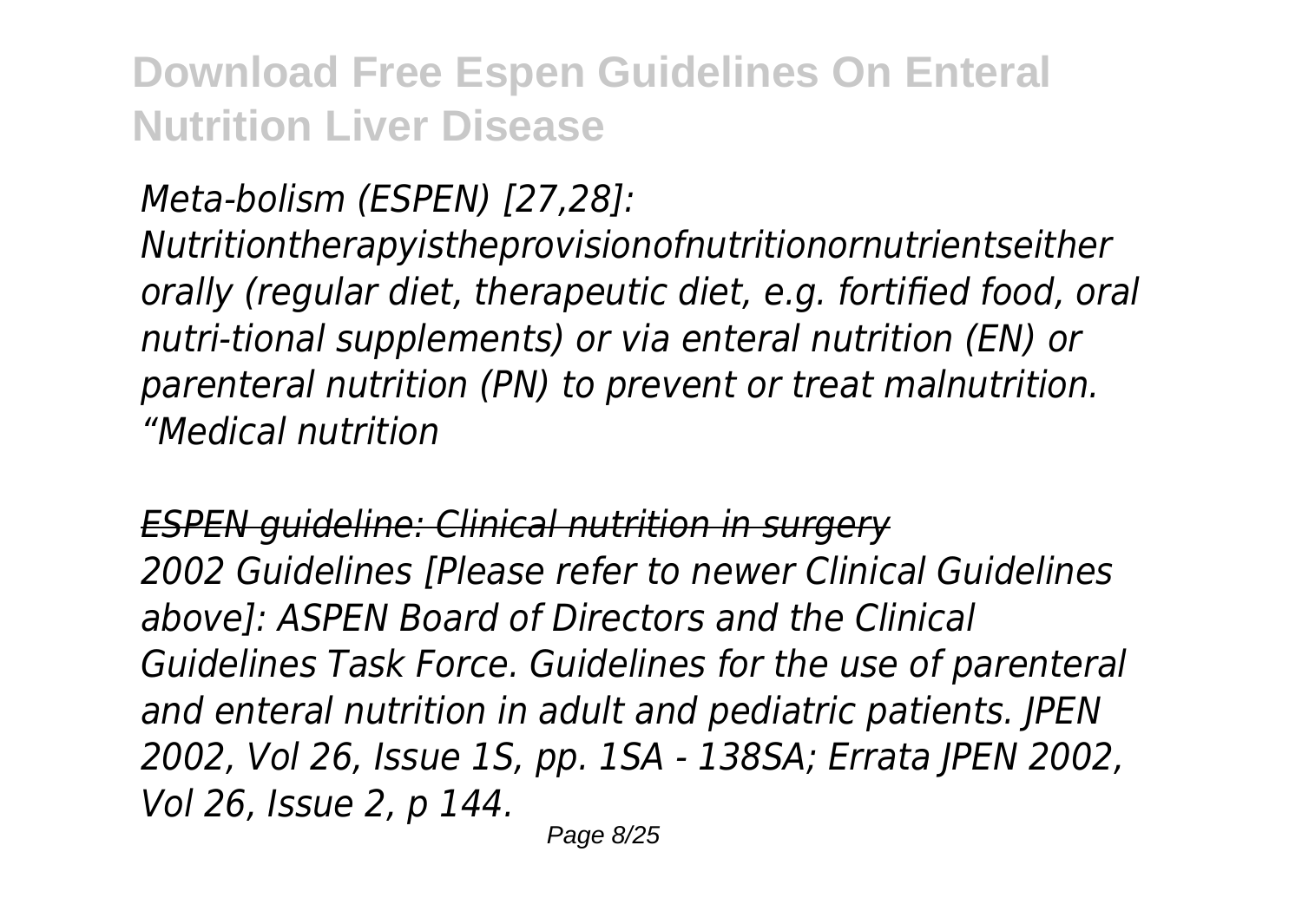### *ASPEN | Clinical Guidelines*

*ESPEN Guidelines on Enteral Nutrition 213 The results of the Cochrane Library review by Heyland5however, differed in its conclusions. Heyland concluded that early EN should be recom- mended in the critically ill (B) whereas it should only be considered in other ICU patients (C).*

*ESPEN Guidelines on Enteral Nutrition: Intensive care Supplementary parenteral nutrition remains a reserve tool and should be given only to those patients who do not reach their target nutrient intake on EN alone. There is no general indication for immune-modulating formulae in patients with severe illness or sepsis and an APACHE II Score >15.* Page 9/25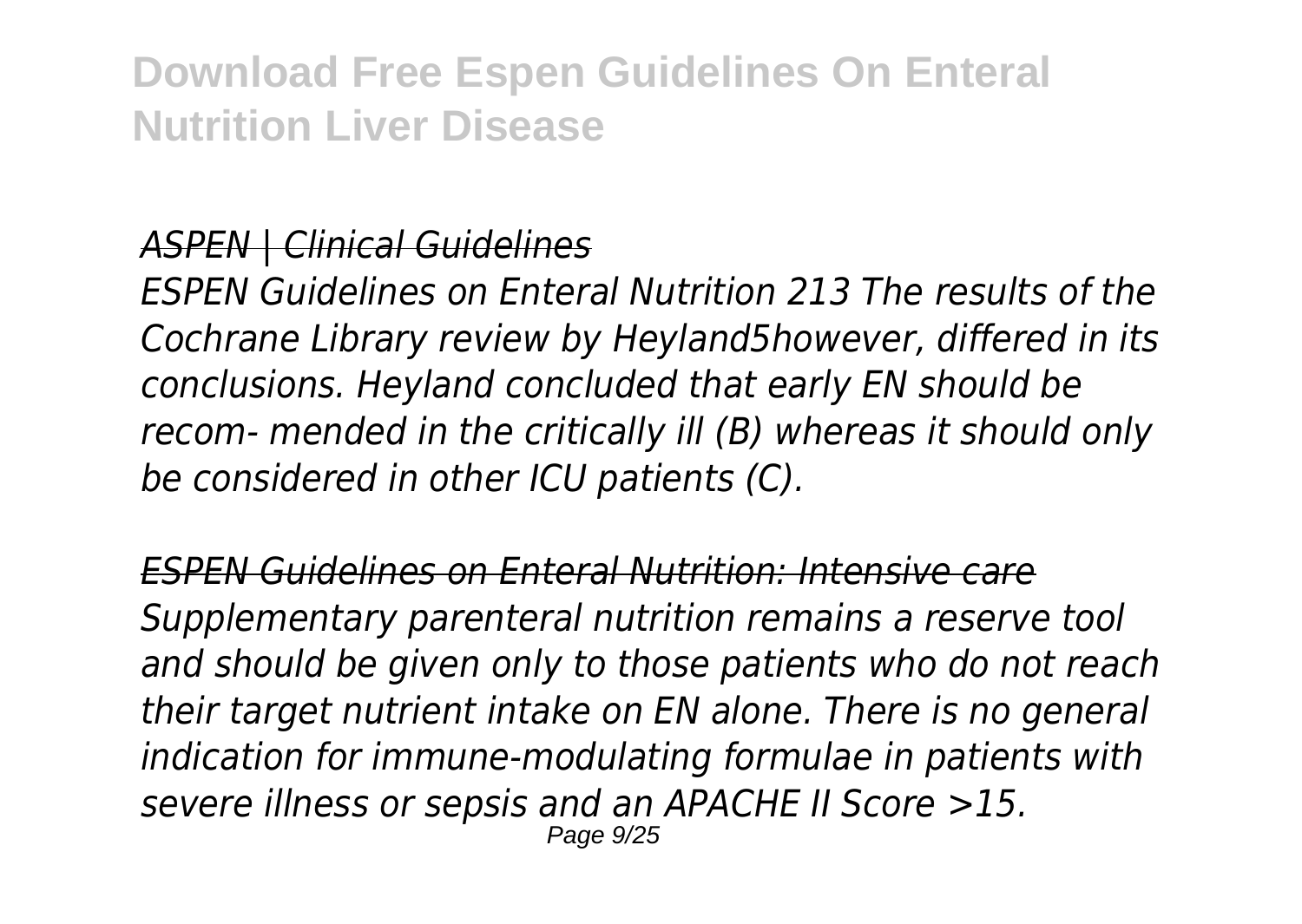*ESPEN Guidelines on Enteral Nutrition: Intensive care ... The enhanced metabolic rate and protein cata- bolism necessitate an increased energy intake from both fat (30%) and carbohydrates (50%). 1.0–1.5g ESPEN Guidelines on Enteral Nutrition 277 proteins are usually sufficient.*

*ESPEN Guidelines on Enteral Nutrition: Pancreas Last Updated: 24 July 2020 ESPEN Guidelines | Guideline App | Guideline Web-version | Guidelines in Progress | Guideline Services | Guideline Work Forum*

*Guidelines - ESPEN*

*These guidelines are intended to give evidence-based* Page 10/25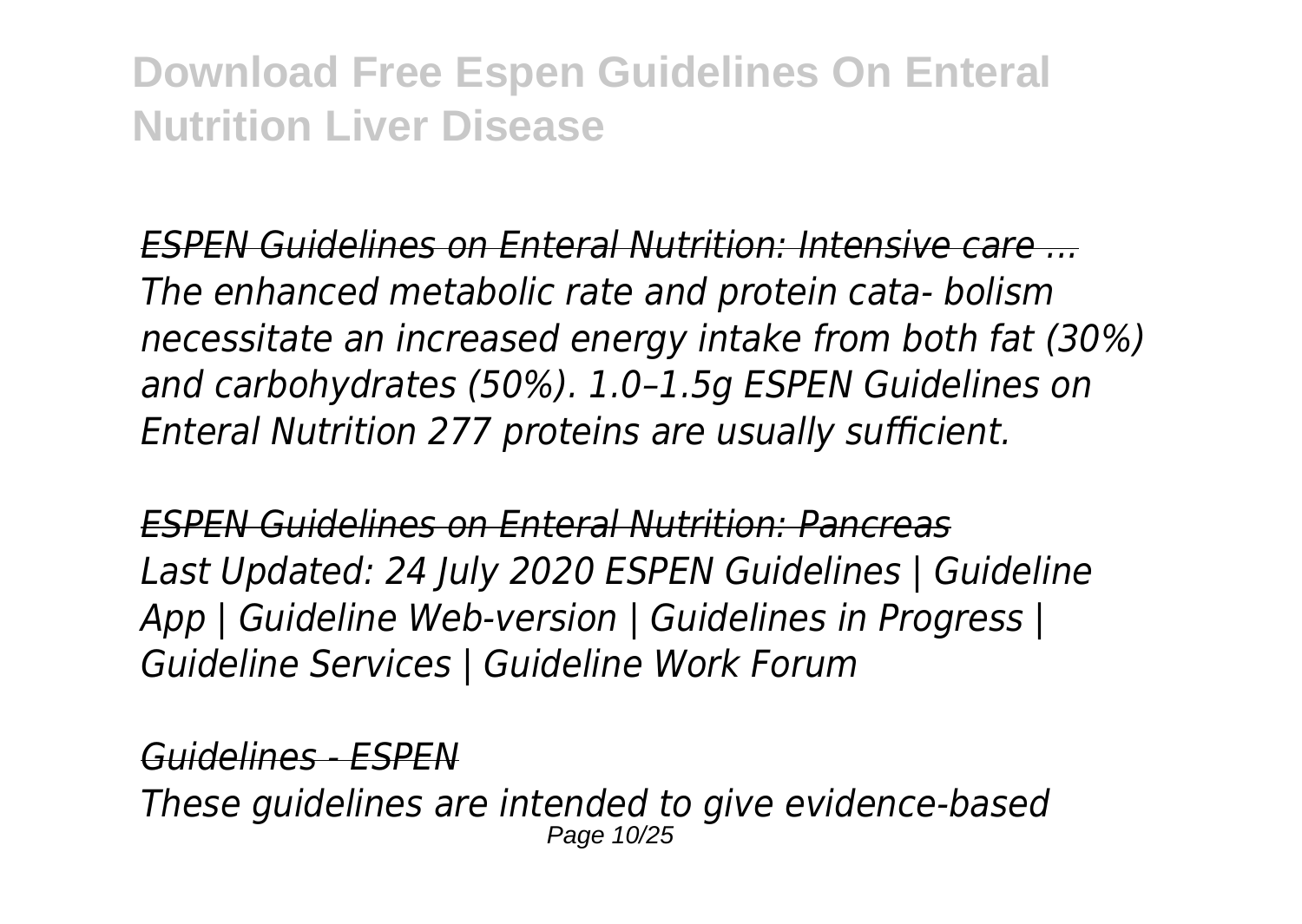*recommendations for the use of enteral nutrition (EN) in patients with chronic heart failure (CHF) and chronic obstructive pulmonary disease (COPD). They were developed by an interdisciplinary expert group in accordance with officially accepted standards and are based on all relevant publications since 1985.*

*ESPEN Guidelines on Enteral Nutrition: Cardiology and ... T. Schütz, B. Herbst, M. KollerMethodology for the development of the ESPEN Guidelines on Enteral Nutrition Clin Nutr, 25 (2) (2006), pp. 203-209 Article Download PDF View Record in Scopus Google Scholar*

*ESPEN Guidelines on Enteral Nutrition: Cardiology and ...* Page 11/25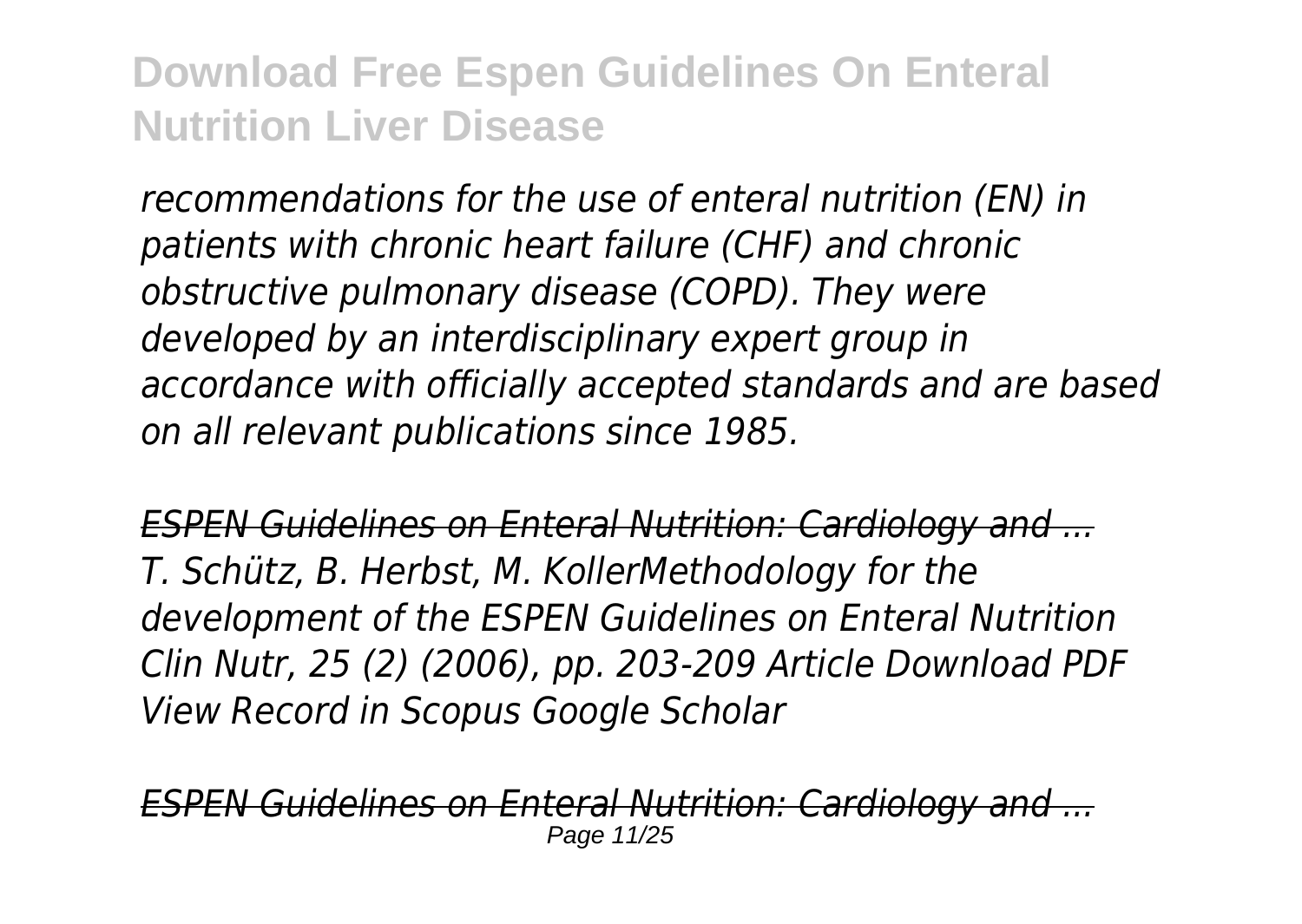*ESPEN Guideline ESPEN guideline on clinical nutrition in acute and chronic pancreatitis Marianna Arvanitakis a, \*, Johann Ockenga b, Mihailo Bezmarevic c, Luca Gianotti d, Zeljko Krznari c e, Dileep N. Lobo f, g, Christian Loser€ h, Christian Madl i, Remy Meier j, Mary Phillips k, Henrik Højgaard Rasmussen l, Jeanin E. Van Hooft m, Stephan C. Bischoff n a Department of Gastroenterology ...*

*ESPEN guideline on clinical nutrition in acute and chronic ... ESPEN Guidelines on Enteral Nutrition 249 by o-3 fatty acids is considered in statement 2.5 of this chapter. There are no data—other than in perioperative nutrition—available on the effects of formulae enriched with glutamine or other immune modulat- ing substances on the nutritional status of* Page 12/25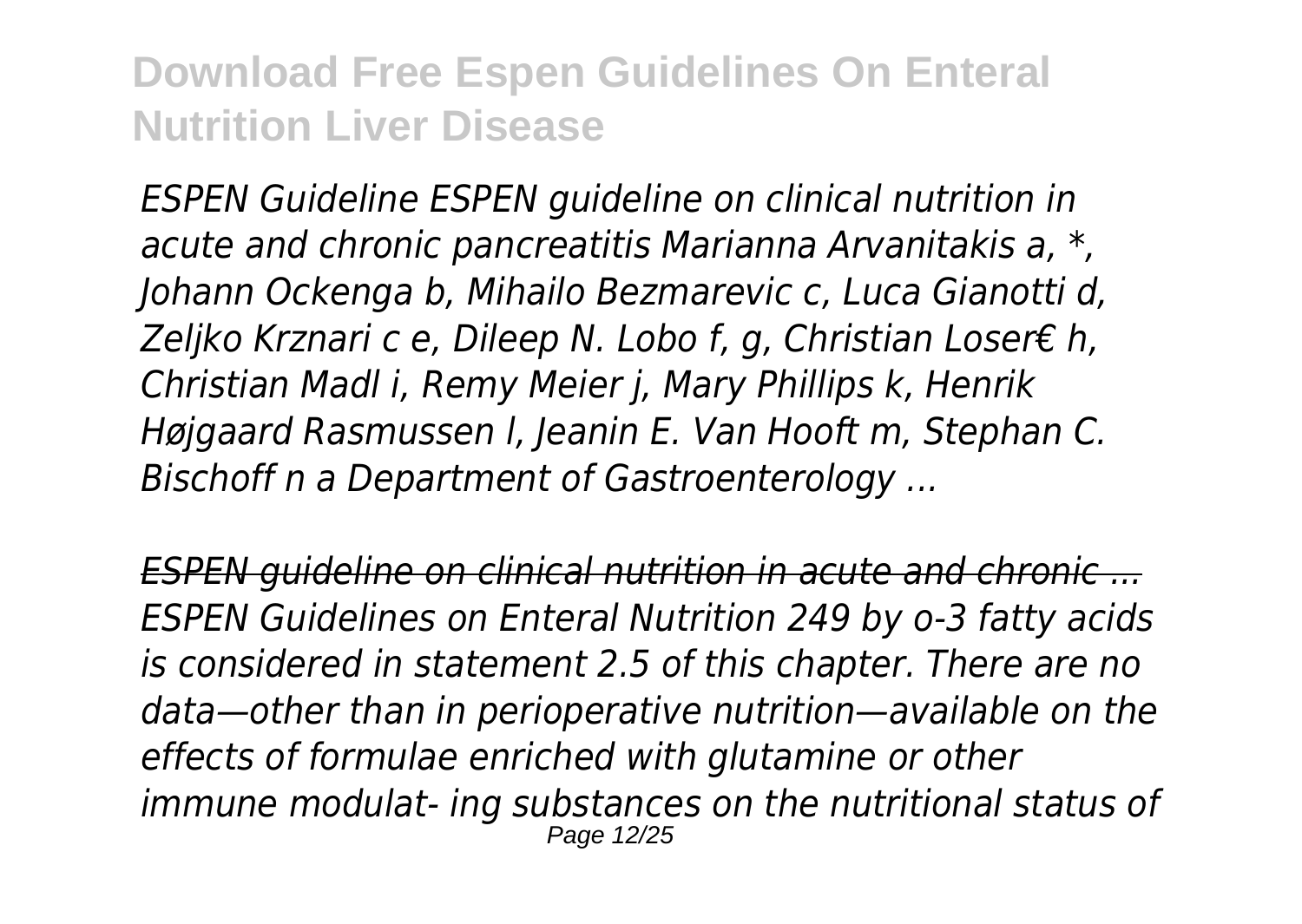*cancer patients.*

*EFAD Webinar - ESPEN Guidelines on Nutrition in Cancer Patients ICU nutrition guidelines 2016 Interview with Enteral Nutrition Handbook Editor Ainsley Malone*

*ICU Nutrition: Feeding the Critically IllEnteral and Parenteral Feeding in the ICU*

*Pierre Singer. ESPEN Guidelines on Clinical Nutricion in the ICU Choosing the Right Enteral Nutrition Formula - Ashley DePriest, MS, RD, LD, CNSC Webinar: Managing Nutrition Support for Critically Ill COVID-19 Patients EVL - Professor Stéphane Schneider: ESPEN's Guidelines Home Enteral* Page 13/25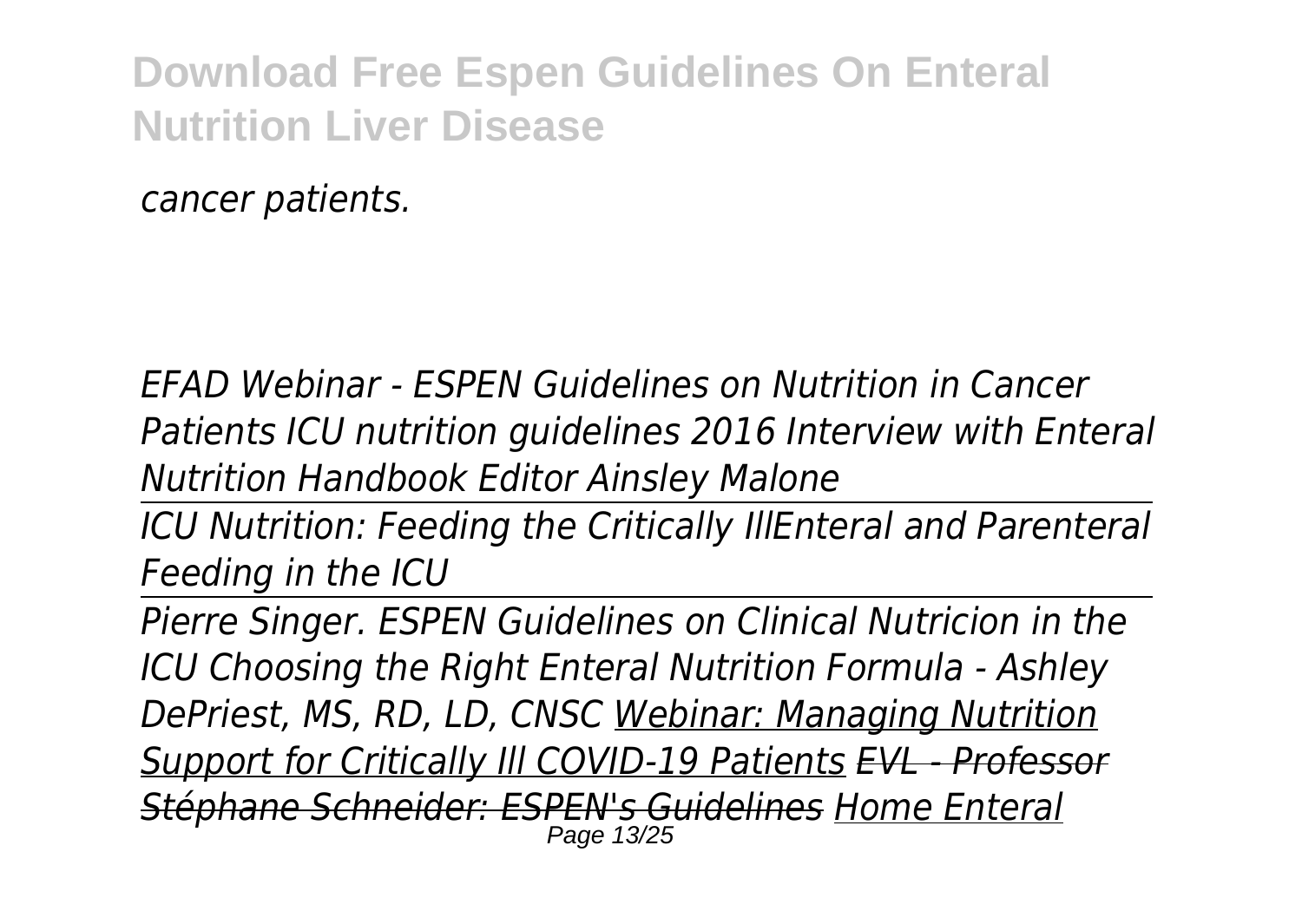*Nutrition - Feeding Tube Site Care and Education Strategies for Improving Enteral Nutrition Delivery in the ICU Surgical Nutrition Review - Part I - A Tutorial on Nutritional Assessment TPN \u0026 PPN - Enteral / Parenteral Nutrition - Made Fun! Categories of Adult Enteral Nutrition Formulas EVL - Maurizio Muscaritoli, MD PhD: Mechanisms of weight loss in cancer Peptamen Mechanisms of Action Navigating Nutrition During COVID-19Parenteral Nutrition by Larkin Community Hospital Dietetic Interns Parenteral Nutrition Writing Basics of the Intensive Care Unit Enteral Feeding COVID-19: The Role of Nutrition Chapter 15 Enteral and Parenteral Nutrition Enteral Nutrition: Billing and Documentation Enteral Nutrition Lecture Spring 2019 v2.0 - 01-30-19 ESNT-CME May 2016 Nutritional therapy.* Page 14/25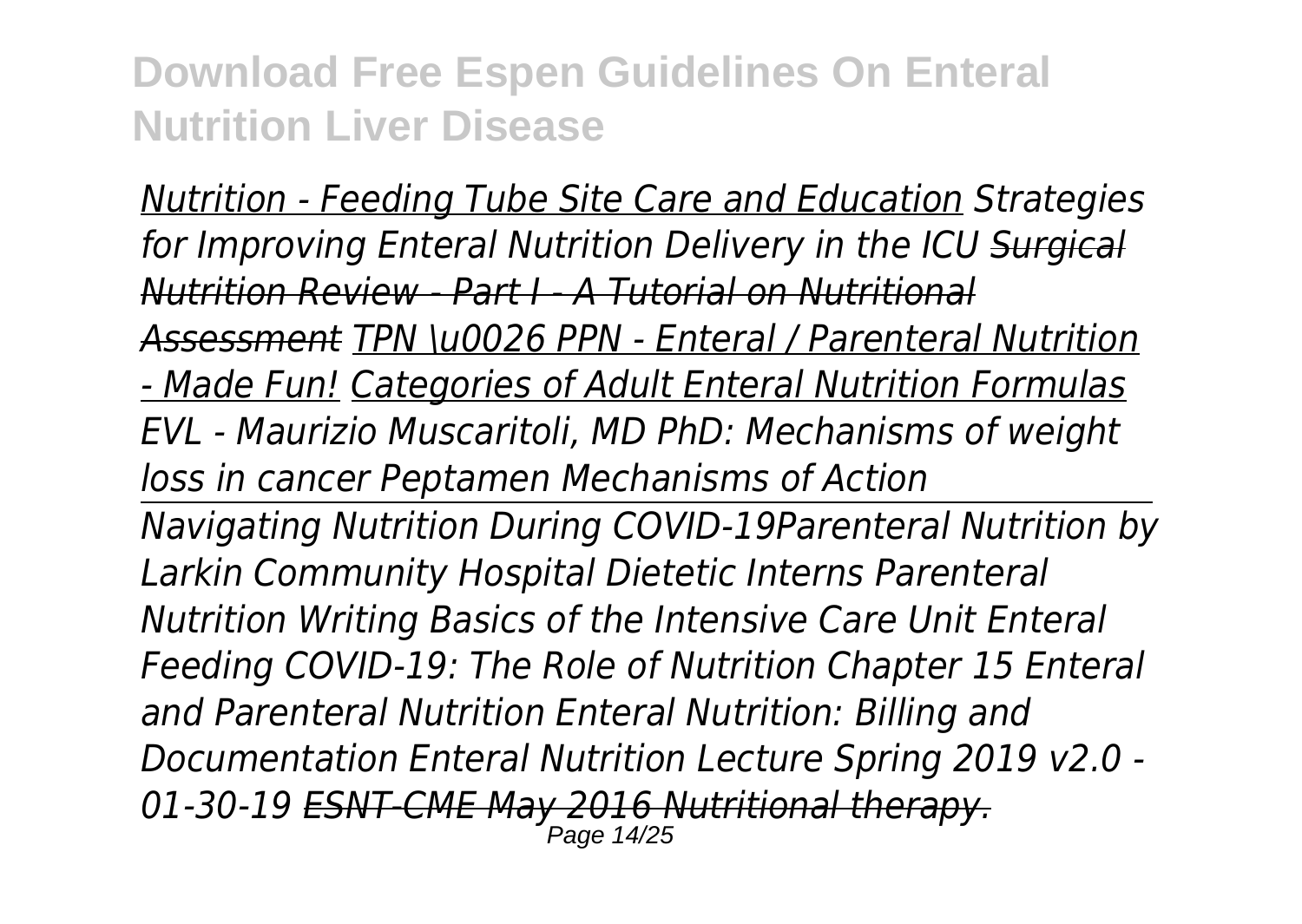*Nephrology Perspectives. Dr. Kariem salem Zeljko Krznaric. ESPEN Courses on Clinical Nutrition and Metabolism. Practical Application of Nutrition Therapy in COVID-19 Patients Stephan Bischoff. ESPEN guidelines. Nutritional Management for Surgical and Trauma ICU Patients Chronic Critical Illness and Sepsis Espen Guidelines On Enteral Nutrition*

*ESPEN Guidelines on enteral nutrition — Percutaneous endoscopic gastrostomy (PEG) C. Löser, G. Aschl, X. Hébuterne, E.M.H. Mathus-Vliegen, M. Muscaritoli, Y. Niv, H. Rollins, P. Singer, R.H. Skelly. Clinical Nutrition 2005;24:848-861. Download file . ESPEN Guidelines for bioelectrical impedance analysis (part 2: utilization in clinical practice)*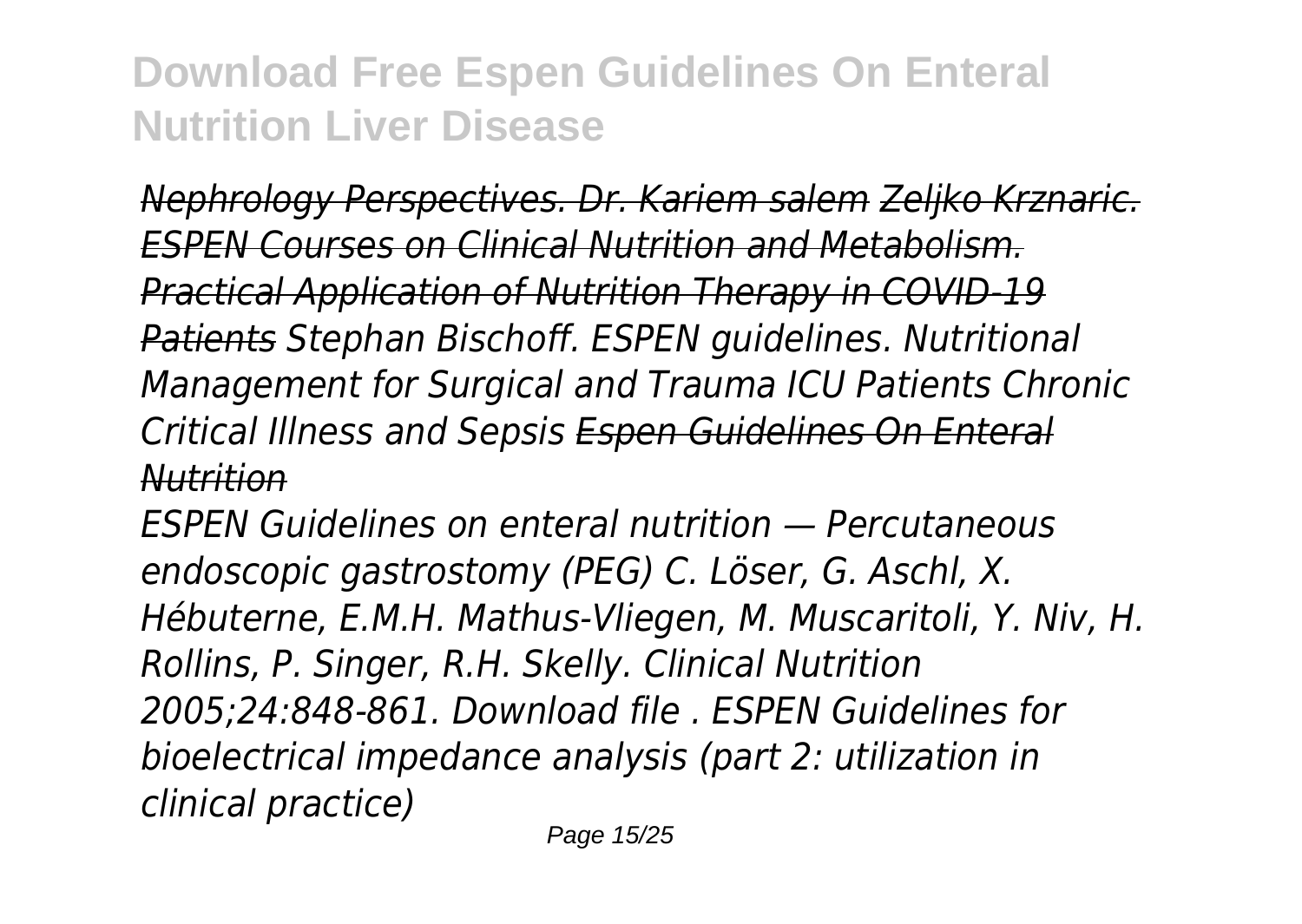### *ESPEN Guidelines*

*This guideline will inform physicians, nurses, dieticians, pharmacists, caregivers and other home enteral nutrition (HEN) providers about the indications and contraindications for HEN, and its implementation and monitoring. Home parenteral nutrition is not included but will be addressed in a separate ESPEN guideline.*

### *ESPEN guideline on home enteral nutrition Editorial Full text access Introducing the new editorial board of Clinical Nutrition Pages 175-176 Download PDF; ESPEN Guidelines on Enteral Nutrition*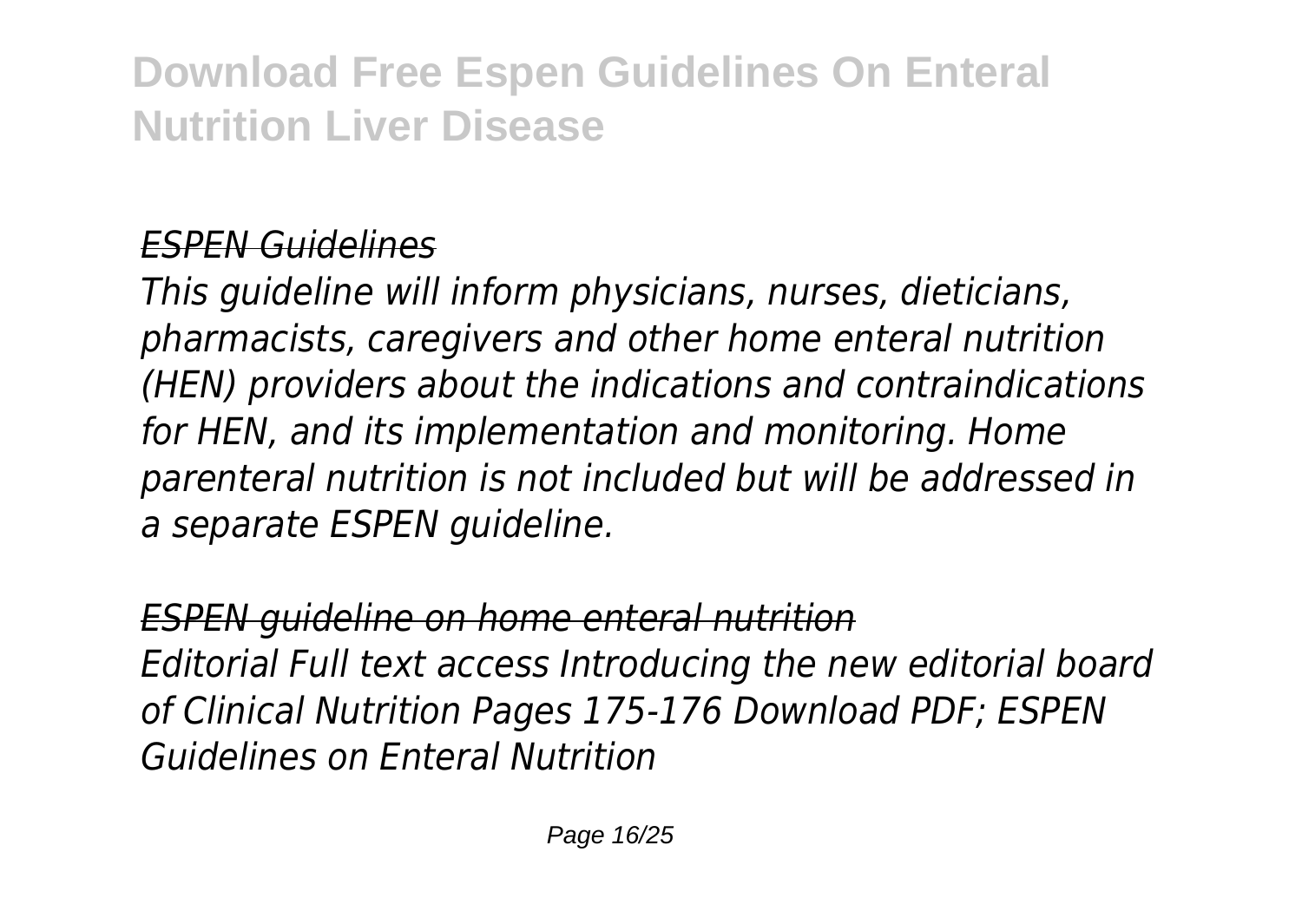*Clinical Nutrition | ESPEN Guidelines on Enteral Nutrition ... ESPEN guidelines on artificial enteral nutrition 849 techniques.18–20In those rare situations in which there is a stenosis of the oesophagus which is resistant to bougienage and prevents passage of an endoscope, a gastric or jejunal feeding tube can be inserted with the aid of sonographic21,22or fluoro- scopic22–24guidance.*

*ESPEN guidelines on artificial enteral nutrition ... ESPEN Guidelines on Enteral Nutrition 333 maintains or improves nutritional paramenters irrespective of the underlying diagnosis. The metabolic consequences of ageing which can lead to sarcopenia and a severely reduced nutritional status at the time of tube placement can impair* Page 17/25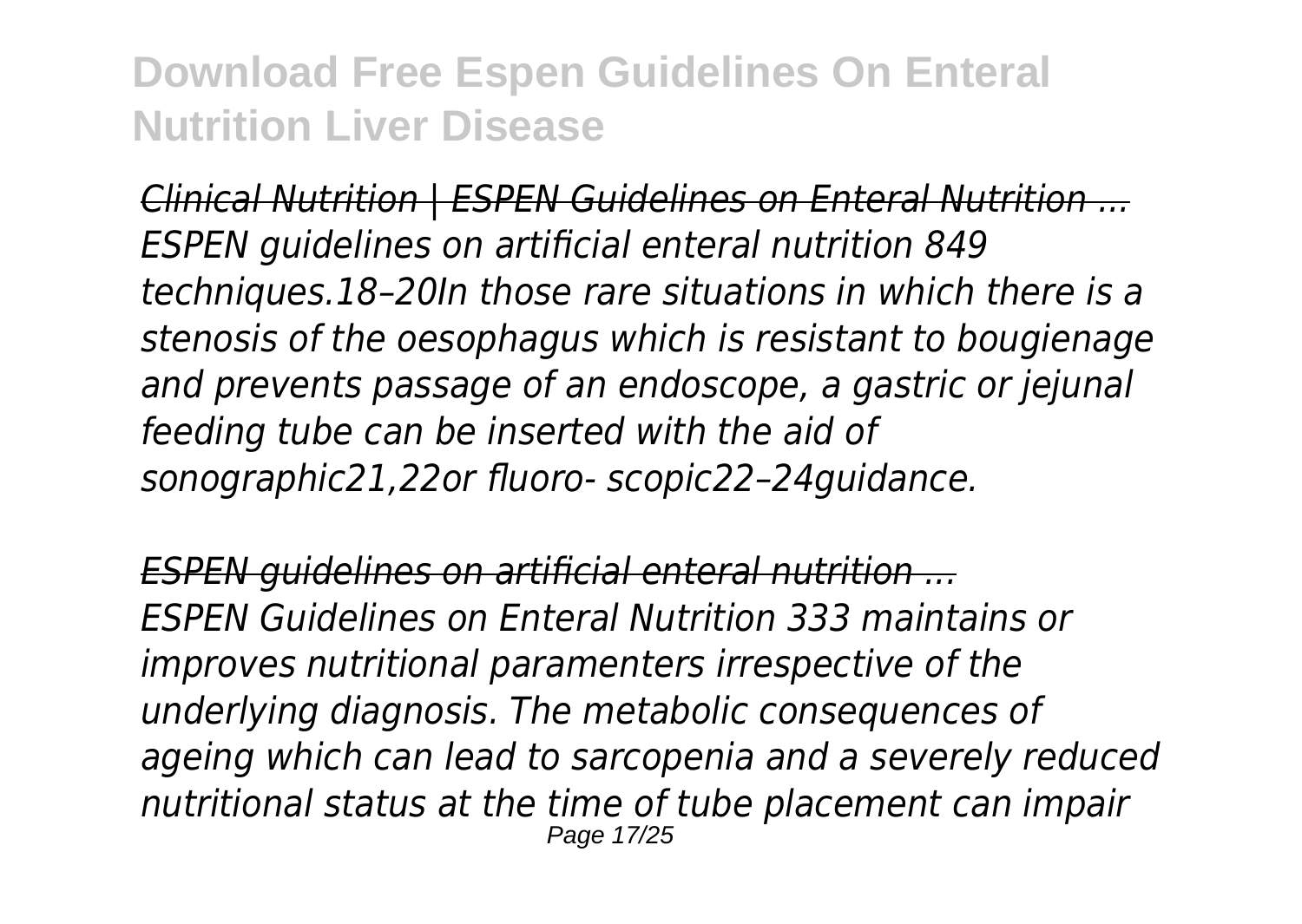*or even prevent successful nutritional therapy (III).*

*ESPEN Guidelines on Enteral Nutrition: Geriatrics ESPEN Guidelines on Enteral Nutrition 291 Fatty liver is known to be a risk factor for primary graft malfunction. No data are available addressing the role of nutritional management of the organ donor. 3.3. How should EN be delivered?*

*ESPEN Guidelines on Enteral Nutrition: Liver disease ESPEN. ESPEN guidelines on chronic intestinal failure in adults. Clin Nutr 2016;35:247e307. [5] ASPEN Board of Directors and The Clinical Guidelines Task Force. Guidelines for the use of parenteral and enteral nutrition in adult and* Page 18/25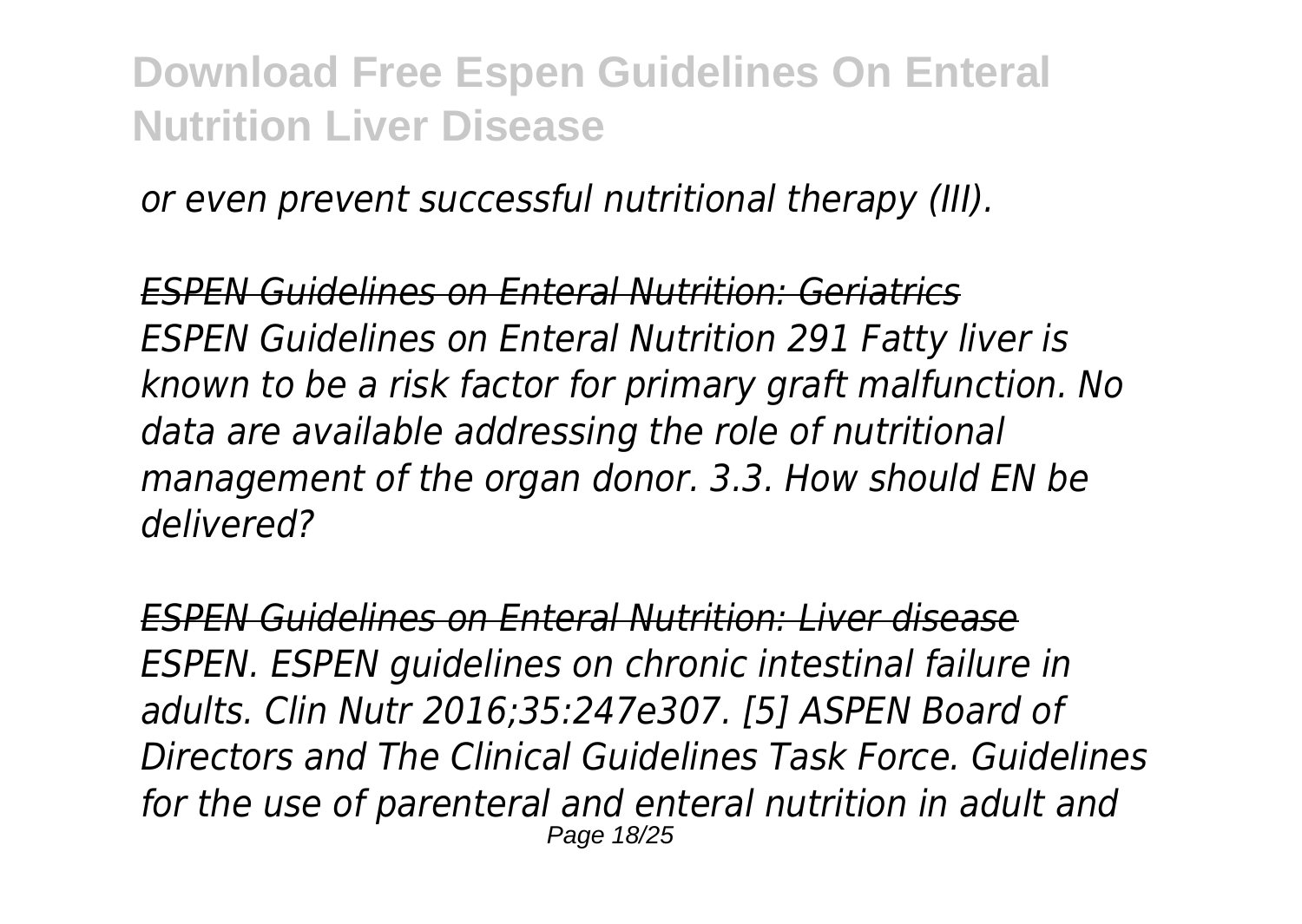*pediatric patients. J Parenter Enter Nutr 2002;26:1SAe138SA.*

*ESPEN guideline on home parenteral nutrition vious ESPEN guidelines on enteral nutrition (EN) and parenteral nutrition (PN) in adult critically ill patients published 2006 and 2009, respectively [1,2]. Since then, the ESPEN methodology has beenupgradedtothe"S3guidelinesle vel"describedelsewhere[3] resulting in rigorous evidencebased and consensus-based rec-ommendations.*

*ESPEN guideline on clinical nutrition in the intensive ... cording to the European Society for Clinical Nutrition and Meta-bolism (ESPEN) [27,28]:* Page 19/25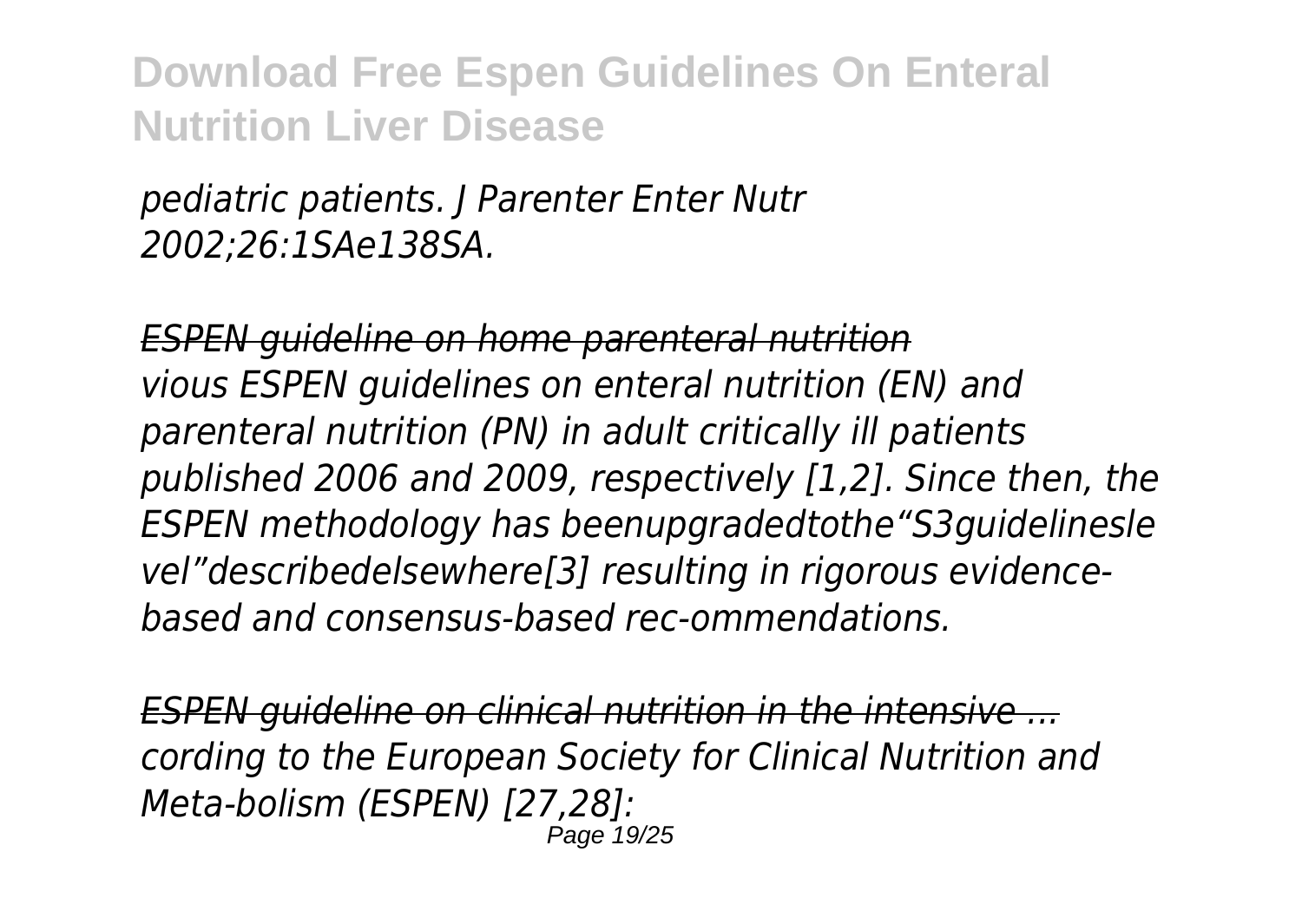*Nutritiontherapyistheprovisionofnutritionornutrientseither orally (regular diet, therapeutic diet, e.g. fortified food, oral nutri-tional supplements) or via enteral nutrition (EN) or parenteral nutrition (PN) to prevent or treat malnutrition. "Medical nutrition*

*ESPEN guideline: Clinical nutrition in surgery 2002 Guidelines [Please refer to newer Clinical Guidelines above]: ASPEN Board of Directors and the Clinical Guidelines Task Force. Guidelines for the use of parenteral and enteral nutrition in adult and pediatric patients. JPEN 2002, Vol 26, Issue 1S, pp. 1SA - 138SA; Errata JPEN 2002, Vol 26, Issue 2, p 144.*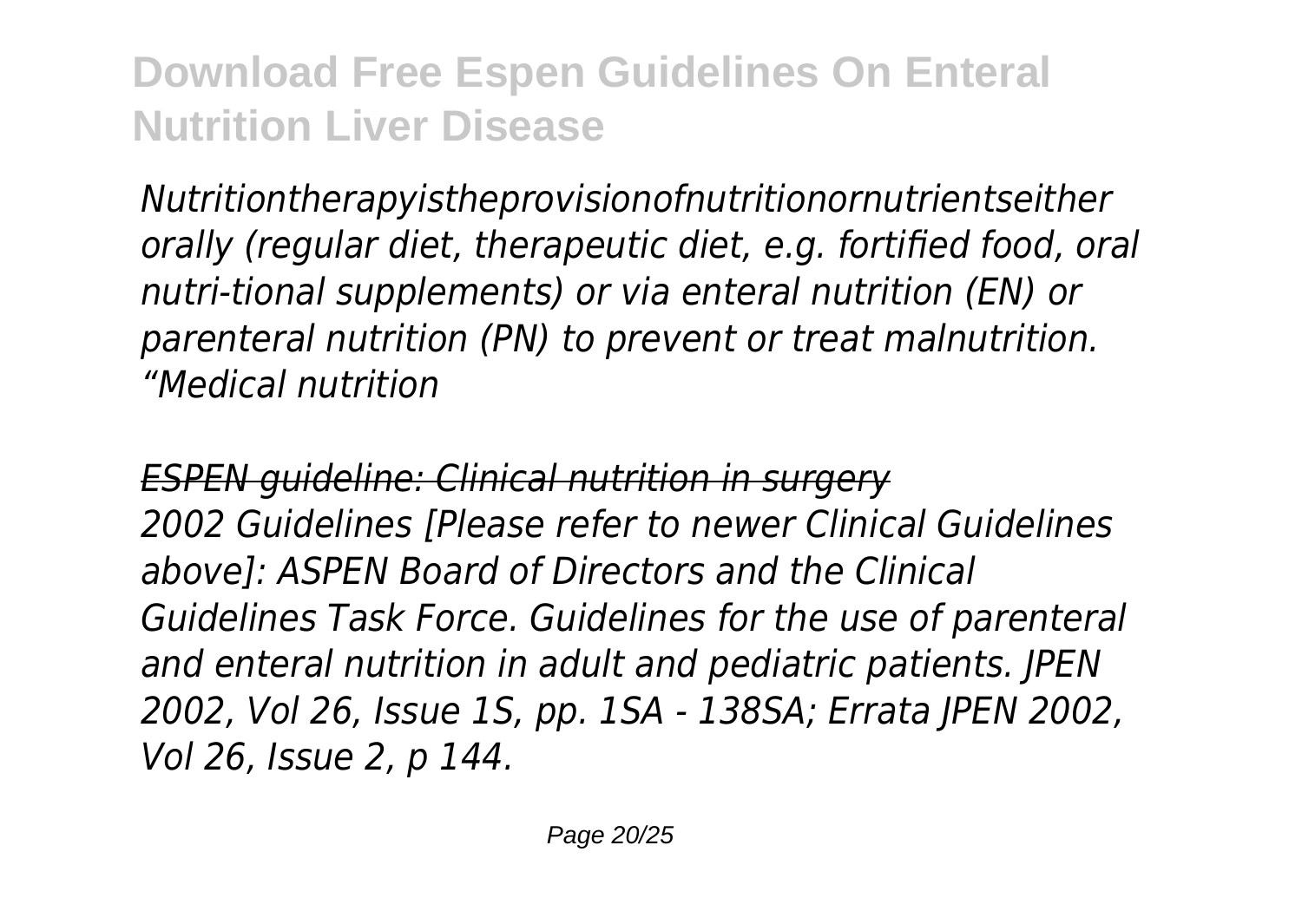#### *ASPEN | Clinical Guidelines*

*ESPEN Guidelines on Enteral Nutrition 213 The results of the Cochrane Library review by Heyland5however, differed in its conclusions. Heyland concluded that early EN should be recom- mended in the critically ill (B) whereas it should only be considered in other ICU patients (C).*

*ESPEN Guidelines on Enteral Nutrition: Intensive care Supplementary parenteral nutrition remains a reserve tool and should be given only to those patients who do not reach their target nutrient intake on EN alone. There is no general indication for immune-modulating formulae in patients with severe illness or sepsis and an APACHE II Score >15.*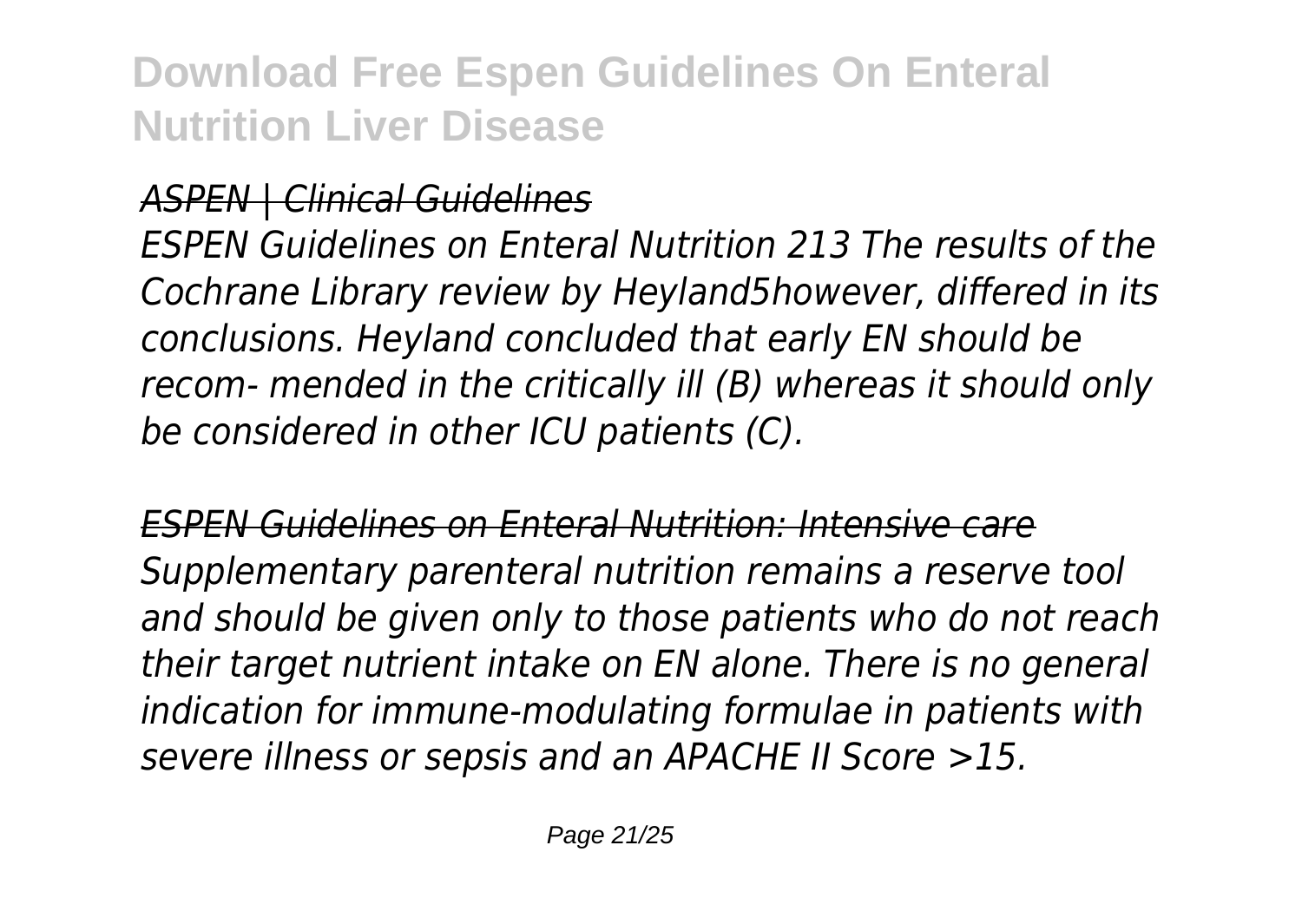*ESPEN Guidelines on Enteral Nutrition: Intensive care ... The enhanced metabolic rate and protein cata- bolism necessitate an increased energy intake from both fat (30%) and carbohydrates (50%). 1.0–1.5g ESPEN Guidelines on Enteral Nutrition 277 proteins are usually sufficient.*

*ESPEN Guidelines on Enteral Nutrition: Pancreas Last Updated: 24 July 2020 ESPEN Guidelines | Guideline App | Guideline Web-version | Guidelines in Progress | Guideline Services | Guideline Work Forum*

#### *Guidelines - ESPEN*

*These guidelines are intended to give evidence-based recommendations for the use of enteral nutrition (EN) in* Page 22/25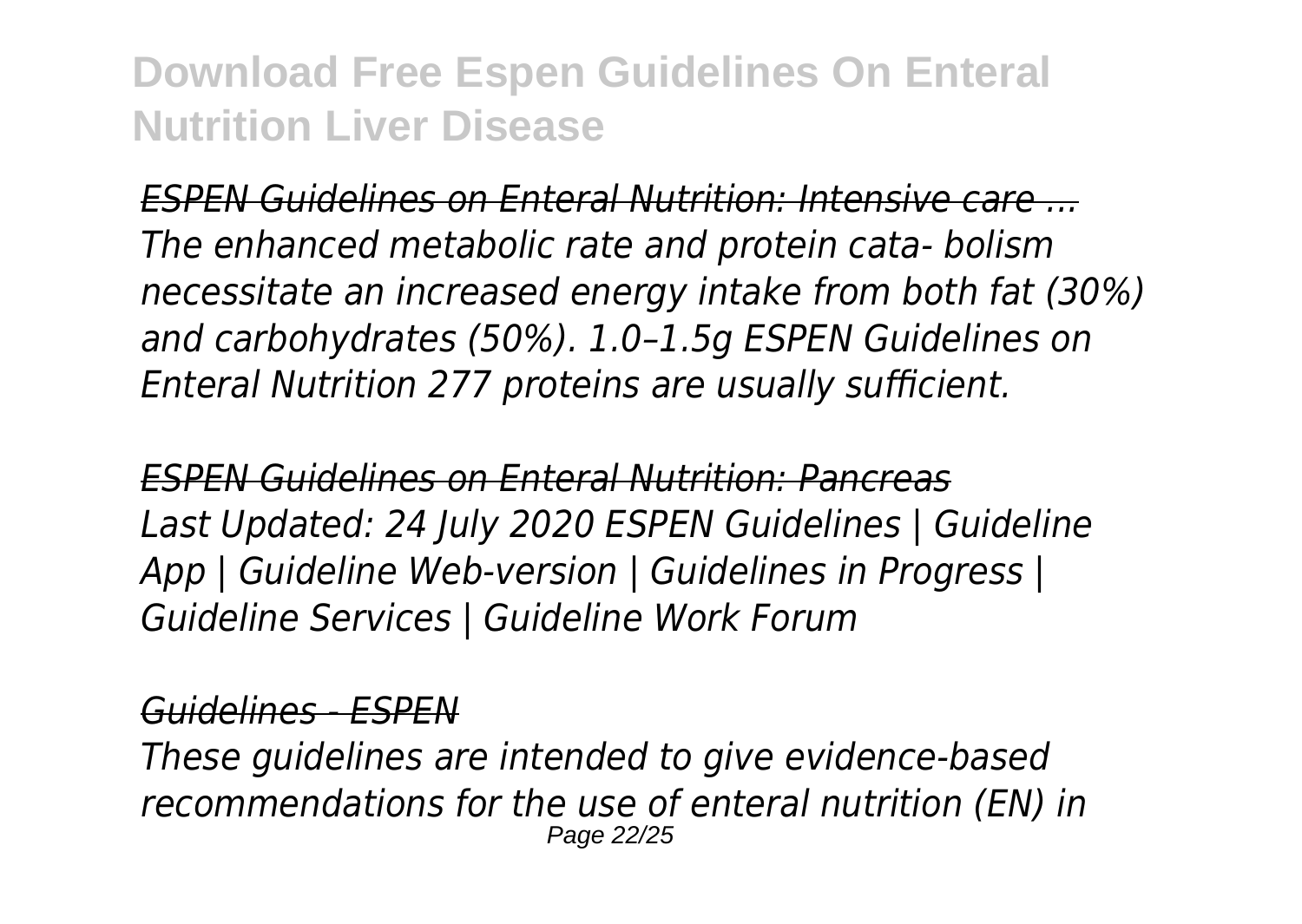*patients with chronic heart failure (CHF) and chronic obstructive pulmonary disease (COPD). They were developed by an interdisciplinary expert group in accordance with officially accepted standards and are based on all relevant publications since 1985.*

*ESPEN Guidelines on Enteral Nutrition: Cardiology and ... T. Schütz, B. Herbst, M. KollerMethodology for the development of the ESPEN Guidelines on Enteral Nutrition Clin Nutr, 25 (2) (2006), pp. 203-209 Article Download PDF View Record in Scopus Google Scholar*

*ESPEN Guidelines on Enteral Nutrition: Cardiology and ... ESPEN Guideline ESPEN guideline on clinical nutrition in* Page 23/25